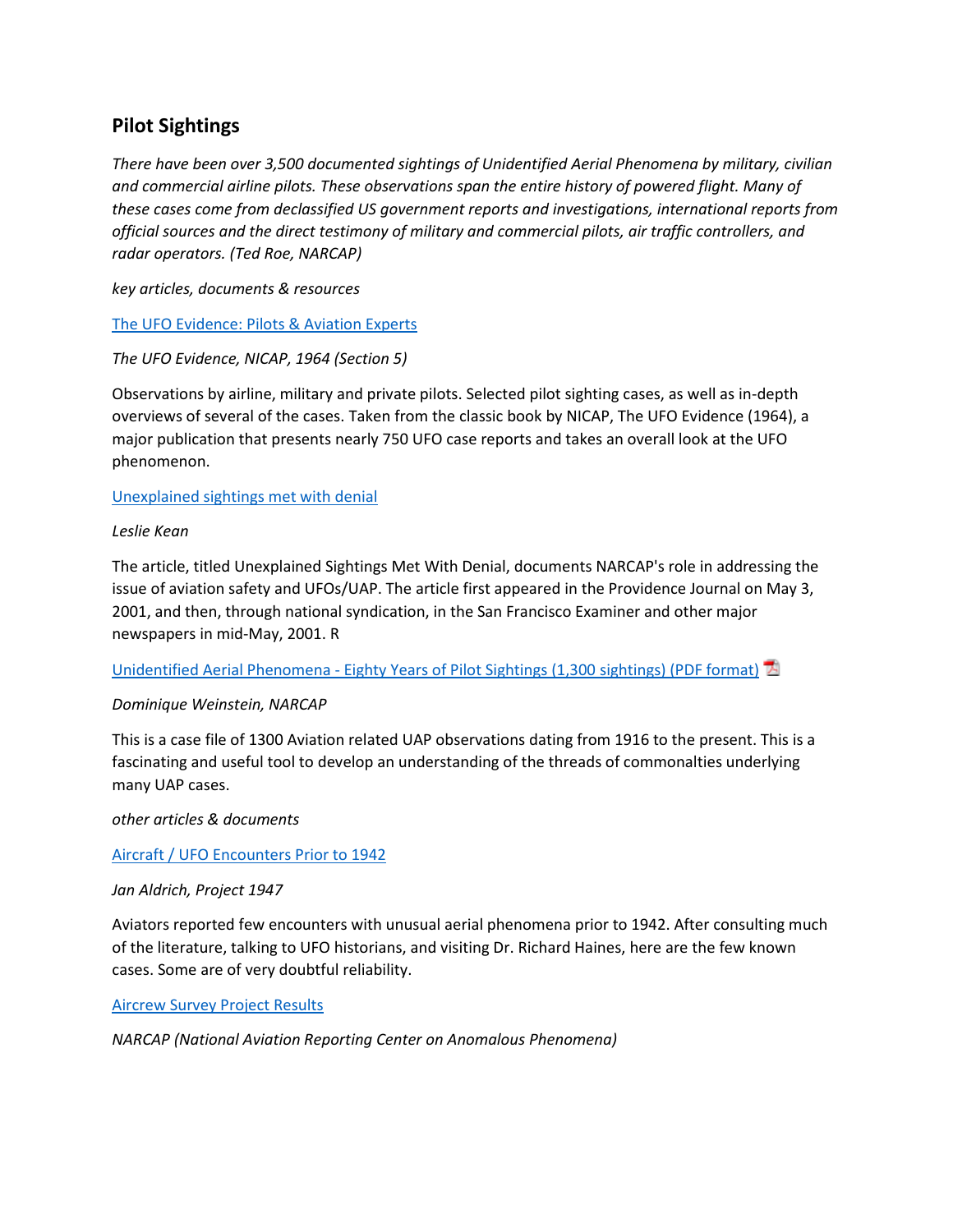This paper presents the results of a confidential aircrew survey presented to 298 currently rated and flying commercial pilots employed by a U. S. airline. Out of the 70 completed surveys, 23% of pilots said they had seen something they could not identify in flight.

#### [Australian Catalogue of Aircraft Crew and Passengers UFO Observations](http://www.project1947.com/kbcat/kbair0505.htm)

# *Compiled by Keith Basterfield*

This catalogue collects, in one place, summaries of reported observations of UFOs, by aircraft crews, or passengers within or from Australia. It has been prepared by combing the files of Australian UFO research groups, their magazines and Journals.

# [Aviation Safety in America: A Previously Neglected Factor](http://www.narcap.org/REPORTS/AIRSAFETY_P1.HTM)

## *Richard Haines, NARCAP*

This paper addresses the question of whether there is reliable data demonstrating a significant relationship between aviation safety in America today and unidentified aerial phenomena [UAP] (also called unidentified flying objects [UFO] or flying saucers). More than one hundred documented close encounters between UAP and commercial, private, and military airplanes are reviewed relative to these three topics. These reports are drawn from several sources including the author's personal files, aviation reports prepared by the Federal Aviation Administration (FAA), National Transportation Safety Board (NTSB), and the National Aeronautics and Space Administration administered "Aviation Safety Reporting System (ASRS)."

[Aviation Safety in America: Under-Reporting Bias of Unidentified Aerial Phenomena and Recommended](http://www.narcap.org/reports/TR8Bias1.htm)  **[Solutions](http://www.narcap.org/reports/TR8Bias1.htm)** 

#### *Ted Roe, NARCAP (National Aviation Reporting Center on Anamolous Phenomenon)*

The issue of valid U.S. pilot reports of Unidentified Aerial Phenomena, UAP and the seeming lack of attention given to these reports by the aviation system is a complicated one. There is a longstanding bias in place that severely inhibits the reporting and investigation of UAP incidents. This bias stifles open discussion of UAP amongst aircrews, management, safety administrators, and the researchers who try to acquire information on this important topic.

#### [CEFAA \(Chile\) Aviation-Related UFO Case Files](http://www.narcap.org/international%20orgs%20case%20files/cefaa.htm)

*NARCAP (National Aviation Reporting Center on Anomalous Phenomena)*

Thirteen reports from the Committee for Studies of Anomalous Aerial Phenomena (CEFAA), an official agency of the Chilean Air Force that investigates UFO sightings.

[Close Encounters \(by Airplanes\) With Unknown Missiles](http://www.project1947.com/afumiss.htm)

# *Clas Svahn and Anders Liljegren, AFU Newsletter #37, Jan. '92 - Dec '93 , Archives for UFO Research, Sweden*

On several occasions civilian aircraft with hundreds of passengers have encountered unknown cigar- or missile-shaped objects. A few unexplained collisions in the air have resulted in the loss of human life.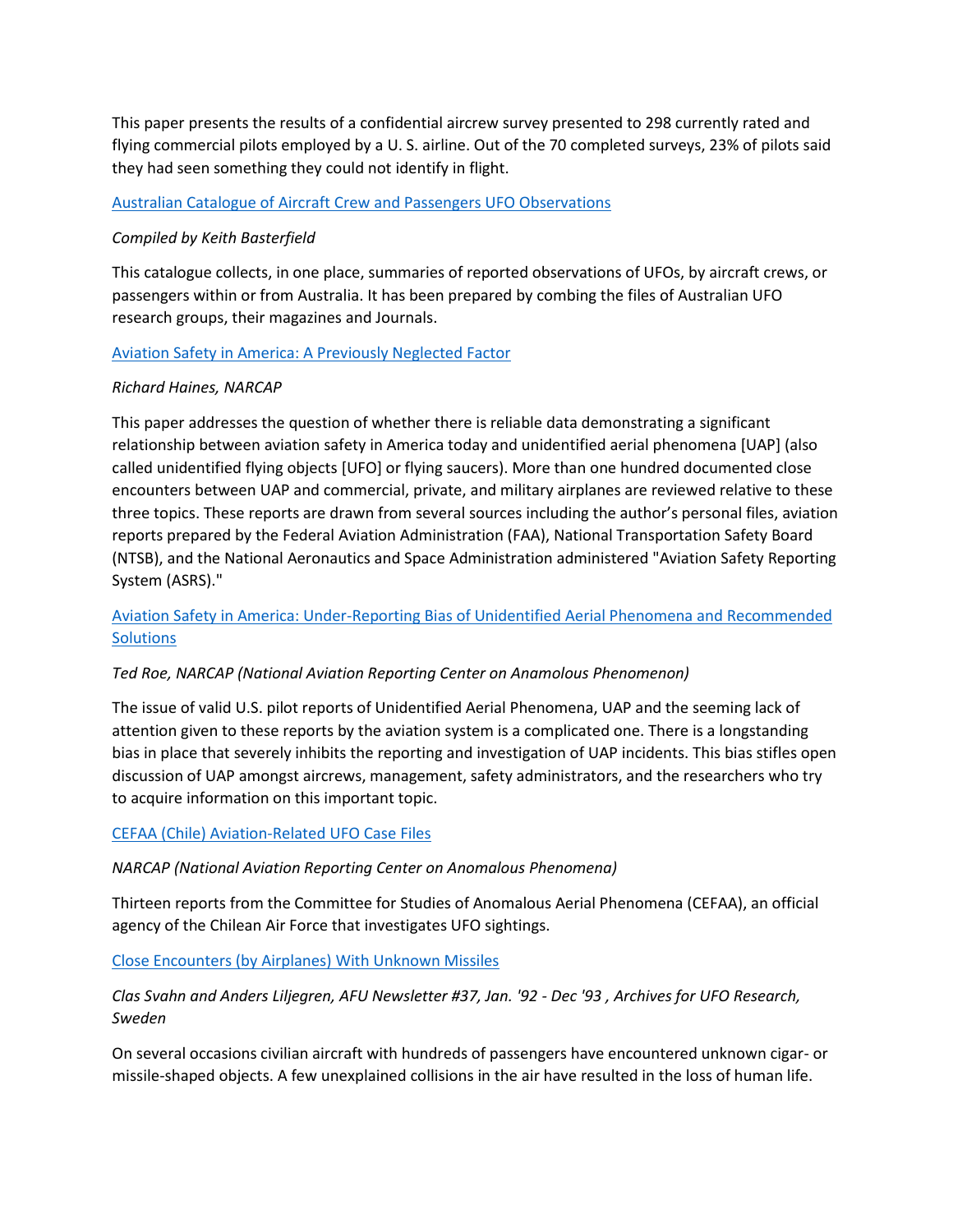AFU Newsletter reviews a dozen incidents from the last decade. All indications point to the reported cases being just a tip of an iceberg.

#### [Disclosure Project Witness Testimony: Radar and Pilot Cases](http://www.ufoevidence.org/documents/doc631.htm)

#### *Steven Greer, Disclosure Project*

This area of testimony deals specifically with pilot encounters, radar cases and related cases. We have no fewer than 20 witnesses from the Air Force, the Marines, the Navy, the Army, and civilian authorities in the United States and abroad who are qualified air traffic controllers and pilots who have seen and tracked these objects on radar. R

[Fighting The Fear Factor: Local \(San Francisco\) scientists are quietly working to give UFO](http://www.ufoevidence.org/documents/doc601.htm) sightings a [measured look and lend legitimacy to those who spot them](http://www.ufoevidence.org/documents/doc601.htm) 

#### *Rick Del Vecchio, The San Francisco Chronicle newspaper, Jan 12, 2003*

In-depth article from the San Francisco Chronicle newspaper about NARCAP, Dr. Richard Haines, and pilot UFO sightings. 'Headed by former NASA scientist Richard Haines of Los Altos, the year-old group is one of several private organizations saying that UFOs deserve a measured, scientific look. With research helpers around the country, it's a confidential sounding board for professionals in the taboo-bound aviation field.' R

#### [Interference with Aircraft Equipment \(Sturrock Panel Report\)](http://www.ufoevidence.org/documents/doc622.htm)

#### *Peter Sturrock / Sturrock Panel Report / Physical Evidence Related to UFO Reports*

Richard Haines presented a summary of his extensive research into pilot-UFO-sighting reports. He now has a catalog of over 3,000 pilot reports, of which approximately 4% involve transient electromagnetic effects allegedly associated with the presence of strange objects. Another catalog of aircraft-UFOencounter cases (referred to by Velasco in Section 5) is being compiled by Weinstein (1997) as a GEPAN/SEPRA project; this catalog currently contains several hundred aircraft-UFO-encounter cases. R

#### [Passenger Plane Sightings](http://www.ufoevidence.org/documents/doc1779.htm)

#### *Space 2001*

Statistics show that across the world UFO sightings occur at a rate of around one every two or three minutes. Not surprising then that pilots of commercial airliners should be high on the list of people to have most witnessed them. R

#### [Pilot Sightings](http://www.ufoevidence.org/documents/doc499.htm)

#### *Space 2001*

Considering the mystery of UFO's is essentially an aerial phenomenon it isn't surprising that a large percentage of the best sightings are made by military pilots on routine missions! R

#### [Pilot Sightings of UFO Phenomena: Review of lecture by Richard Haines](http://www.ufoevidence.org/documents/doc731.htm)

*Jason Cowland, Victorian UFO Research Society, Australia 1998*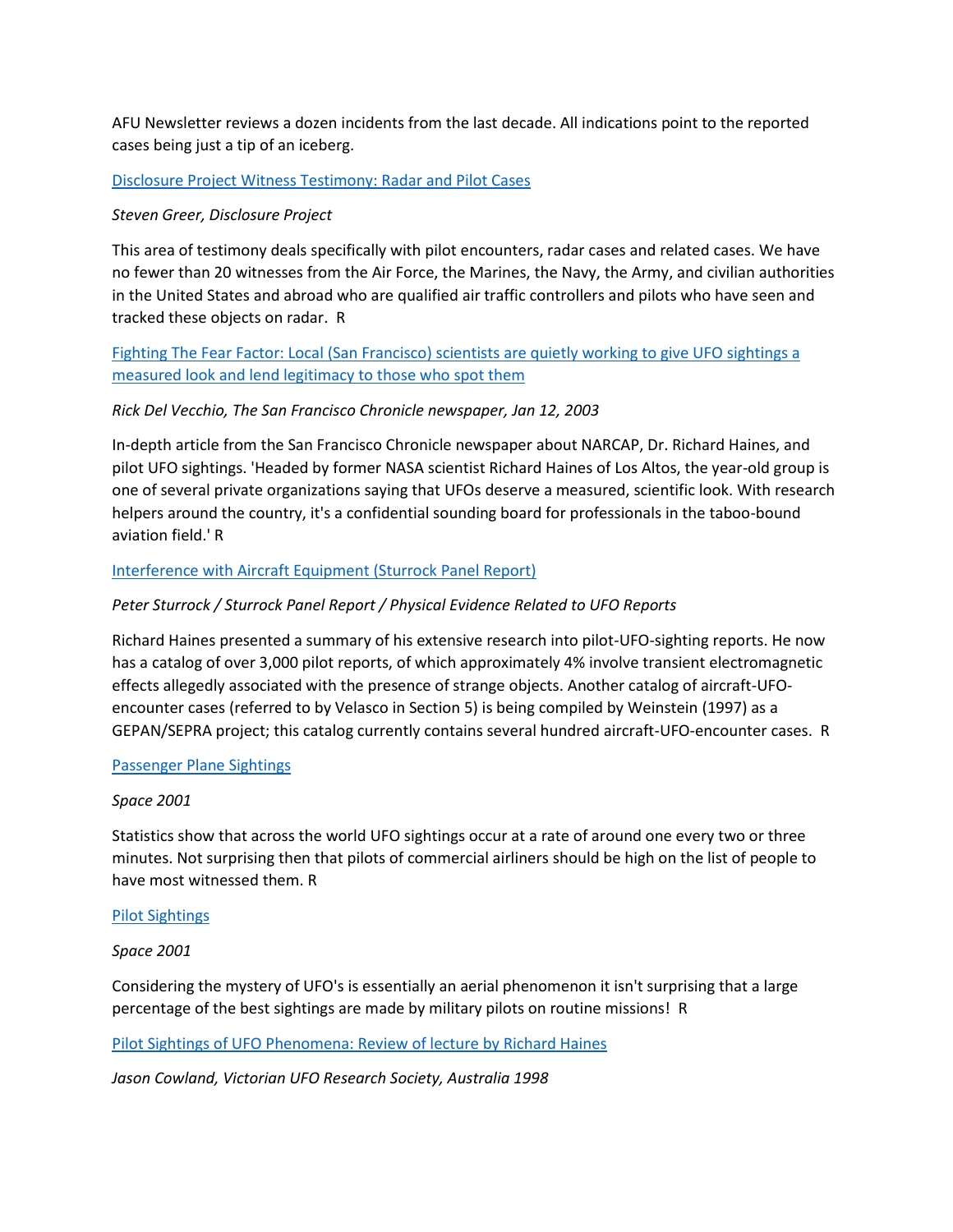A Review of a lecture by Richard Haines. Dr. Richard Haines is a Senior Research Scientist at the NASA-Ames Research Centre. He is best known for his work with pilots and their UFO sightings. Over the last 30 years he has been investigating the subject, he has amassed over 3000 pilot sighting reports. R

# [Preliminary Study of Sixty Four Pilot Sighting Reports Involving Alleged Electro-Magnetic Effects on](http://www.narcap.org/REPORTS/Emcarm.htm)  [Aircraft Systems](http://www.narcap.org/REPORTS/Emcarm.htm)

## *Richard Haines & Dominique Weinstein, NARCAP*

This preliminary report presents the findings of a comprehensive review of over fifty years of pilot reports in which permanent or transient electro-magnetic (EM) effects occurred on in-flight aircraft systems allegedly as a direct or indirect result of the relatively near presence of one or more unidentified aerial phenomena (UAP). From a total of 1,300 reports fifty seven (4.4%) were found that involved E-M effects. The most commonly reported UAP shape is round or oval. Interestingly, most of the E-M effects occurred when the UAP was nearby the aircraft. These findings are potentially important and deserve further in-depth study and confirmation by obtaining additional high quality aviation reports.

RADCAT: Radar Catalogue: [A Review of Twenty One Ground and Airborne Radar UAP Contact Reports](http://www.narcap.org/REPORTS/TR6pt1.htm)  [Generally Related to Aviation Safety \(Part 1\)](http://www.narcap.org/REPORTS/TR6pt1.htm)

*Martin Shough, United Kingdom 2002 (and NARCAP)*

For the Period October 15, 1948 to September 19, 1976. Electro-magnetic effects that are possibly related to UAP.

[RADCAT: Radar Catalogue: A Review of Twenty One Ground and Airborne Radar UAP Contact Reports](http://www.narcap.org/REPORTS/TR6pt2.htm)  [Generally Related to Aviation Safety \(Part 2\)](http://www.narcap.org/REPORTS/TR6pt2.htm)

*Martin Shough, United Kingdom 2002 (and NARCAP)*

For the Period October 15, 1948 to September 19, 1976. Electro-magnetic effects that are possibly related to UAP.

#### [Review of Selected Sightings From Aircraft \(1942-1952\)](http://www.nicap.dabsol.co.uk/83rsaps.htm)

#### *Richard F. Haines*

A total of 285 aircrew reports are reviewed for the period 1 January 1942 to 31 December 1952. Of the total 68 percent were military, 20 percent commercial, 11 percent private, and 1 percent unspecified. Twenty-nine cases (10.2 per cent) involved some form of electro-magnetic effect; they are reviewed in some detail.

[Review of Selected Sightings From Aircraft \(1973-1978\)](http://www.nicap.dabsol.co.uk/79ssfa.htm)

#### *Richard F. Haines*

The objective of this paper is to present the results of a review of aerial sightings predominately by pilots for the period 1 January 1973 through 31 December 1978.

[U.K. Civil Aviation Authority case files 1978-1984 \(Word format\)](http://www.narcap.org/international%20orgs%20case%20files/UK_CAA78_84.DOC)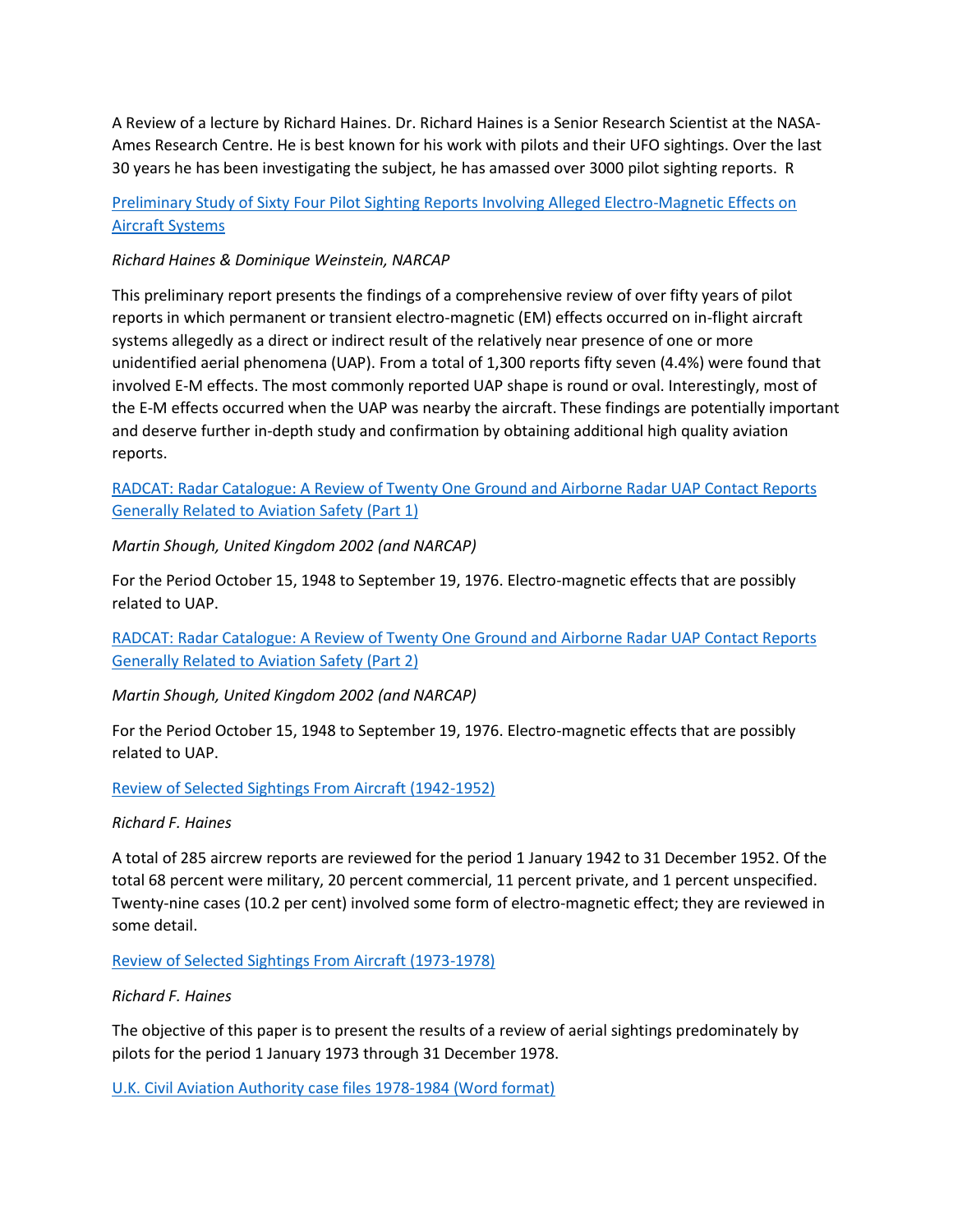#### *NARCAP (National Aviation Reporting Center on Anomalous Phenomena)*

Since 1995, the British Civil Aviation Authority, CAA, has been releasing case files of aviation related observations and incidents involving UFOs/UAP. The CAA has been carefully and quietly collecting and analyzing data regarding near-collisions between aircraft and UFOs/UAP since at least the late 1970's .

## [When Pilots See UFOs](http://www.ufoevidence.org/documents/doc180.htm)

## *Dennis Stacy, Air & Space Magazine*

Air & Space Magazine published this article by Dennis Stacy in its December 1987/January 1988 issue. R

## [Why Don't Pilot's See UFOs?](http://www.ufoevidence.org/documents/doc615.htm)

# *James McDonald, Statement on UFOs to U.S. House Committee on Science and Aeronatics, 1968 Symposium on UFOs*

the answer to the question, "Why don't pilots see UFOs?" is; "They do. This question may come in just that form from persons with essentially no knowledge of UFO history. From others who do know that there have been "a few" pilot-sightings, it comes in some altered form, such as, "Why don't airline and military pilots see UFOs all the time if they are in our atmosphere?" By way of partial answer, consider the following cases. R

#### *websites & organizations*

## [Aircraft & UFO near air collisions -](http://www.chez.com/lesovnis/htm/vidair.htm) video collection

#### *UFOs at Close Sight*

This collection of videos actually show near air collisions and interferences between UFOs and aircraft.

#### [Aviation-UFO Air Misses](http://www.chez.com/lesovnis/htm/airmiss.htm)

#### *UFOs at Close Sight*

One of the frequent skeptical comments is "If there were UFOs, how do you explain that pilots do not meet them in the air?". Well they do meet. Sometimes pilots wonder if they will not meet them just a little too close. Information and cases of aviation-related UFO sightings and near misses.

#### NARCAP - [National Aviation Reporting Center for Anamolous Phenomenon](http://www.narcap.org/)

This website contains specific information regarding aviation related observations and incidents involving unidentified aerial phenomena, UAP, and references to related information. NARCAP has a catalogue of over 3500 worldwide aerial observations and incidents involving UAP. These observations span the entire history of powered flight. Many of these cases come from declassified US government reports and investigations, international reports from official sources and the direct testimony of military and commercial pilots, air traffic controllers, and radar operators. Much of the safety related data is drawn from the incident databases of the FAA, NTSB, and the NASA administrated Aviation Safety Reporting System. Also included are official cases released by various governments of the world.

NICAP - [Sightings from Aircraft -](http://www.nicap.dabsol.co.uk/cat11.htm) Military and Civilian